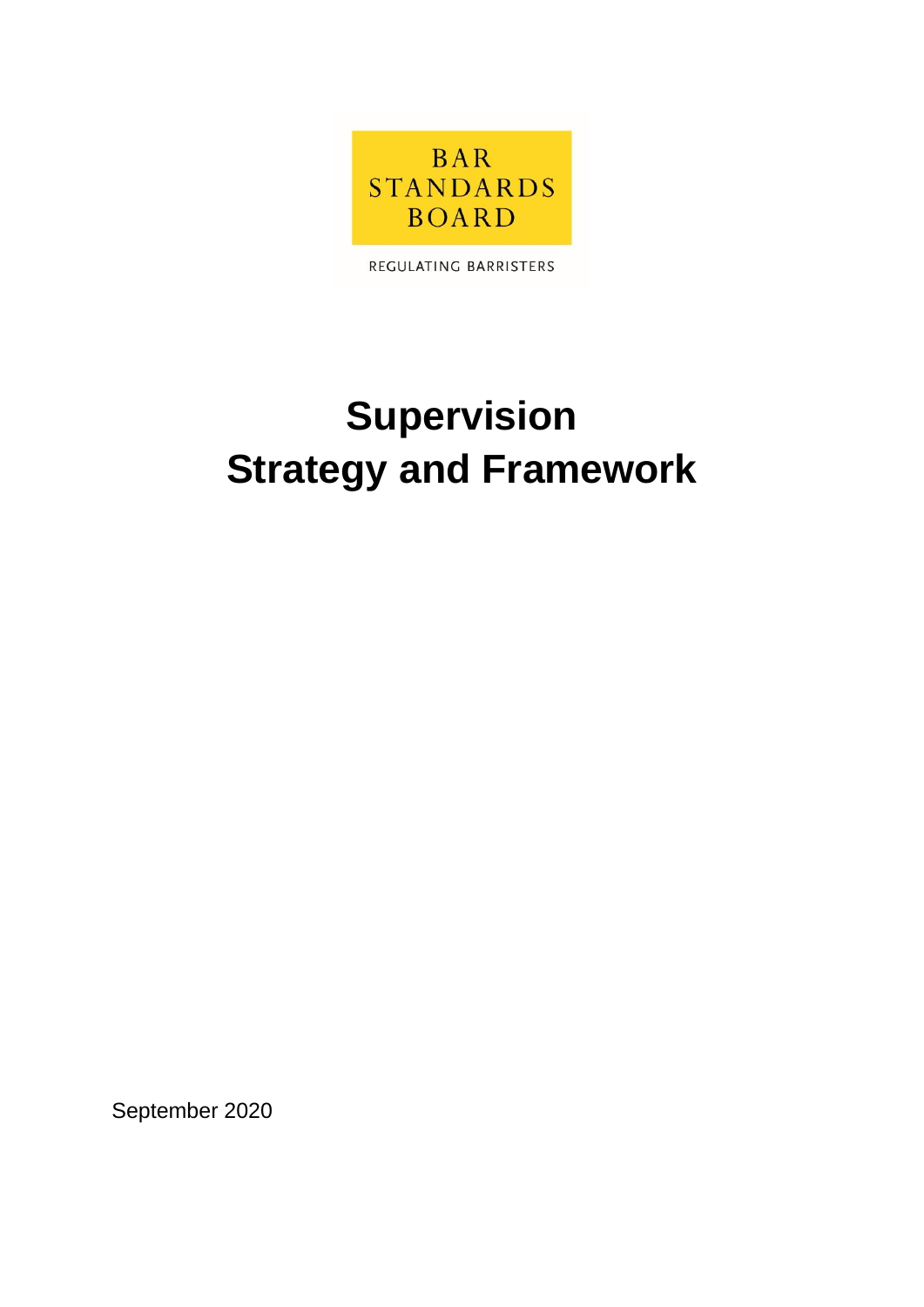## **Table of Contents**

| 1              |                                                                        |  |
|----------------|------------------------------------------------------------------------|--|
| $\overline{2}$ |                                                                        |  |
| 3              |                                                                        |  |
| 4              | Regulatory Returns and risk assessment of chambers and BSB entities  3 |  |
| 5              |                                                                        |  |
| 6              |                                                                        |  |
| $\overline{7}$ |                                                                        |  |
| 8              |                                                                        |  |
| 9              |                                                                        |  |
| 10             |                                                                        |  |
| 11             |                                                                        |  |
| 12             |                                                                        |  |
| 13             |                                                                        |  |
|                |                                                                        |  |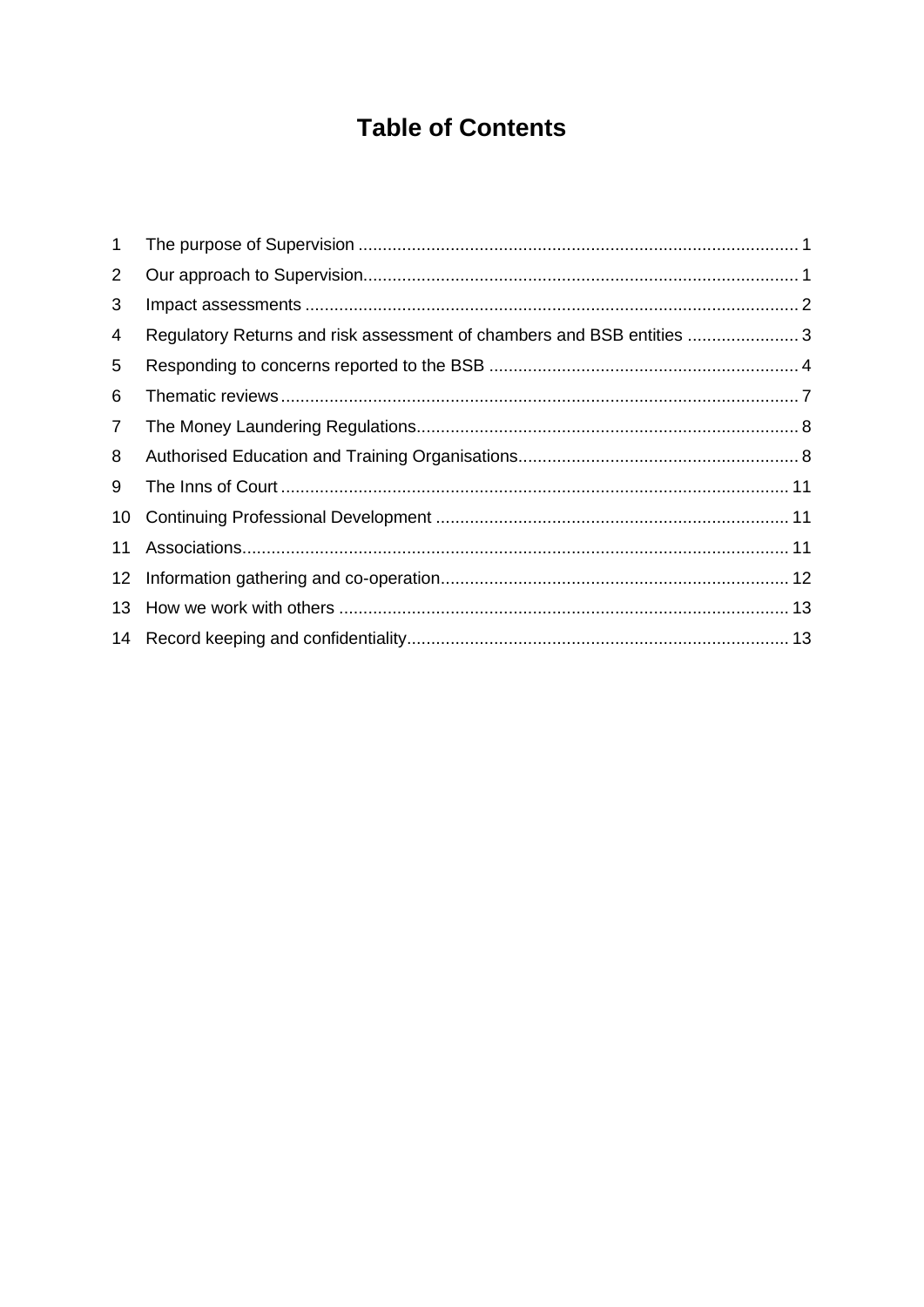## <span id="page-2-0"></span>**1 The purpose of Supervision**

- 1.1 We supervise barristers, chambers, BSB entities and Authorised Education and Training Organisations (AETOs) that provide vocational training and pupillage (or work-based learning).
- 1.2 Our Supervision activity is designed to develop our understanding of barristers and the way in which they practise, enabling us to:
	- protect and promote the public interest and the interests of consumers;
	- proactively identify risks and take appropriate action to prevent them from materialising;
	- encourage more effective risk management by those we regulate and improvements in the level and consistency of compliance with our regulatory requirements;
	- target our resources at those organisations, individuals or areas that present the highest risk to our [Regulatory Objectives;](https://www.barstandardsboard.org.uk/about-us/what-we-do.html)
	- evaluate the effectiveness of our regulatory policy; and
	- provide the basis for constructive engagement with those we regulate, resulting in less enforcement action.

## <span id="page-2-1"></span>**2 Our approach to Supervision**

- 2.1 The Bar Standards Board (BSB) has adopted a [risk-based approach to regulation.](https://www.barstandardsboard.org.uk/about-us/how-we-regulate/our-risk-based-approach.html) The focus of our attention is on risks deemed to pose the greatest threats to the public interest. Our approach is shaped by the [Regulatory Objectives](https://www.legislation.gov.uk/ukpga/2007/29/section/1) and the [Regulatory](https://www.legislation.gov.uk/ukpga/2007/29/section/28)  [Principles](https://www.legislation.gov.uk/ukpga/2007/29/section/28) in the Legal Services Act 2007, under which regulatory activities should be transparent, accountable, proportionate, consistent and targeted only at cases in which action is needed. This approach is set out in our [Regulatory Risk Framework.](https://www.barstandardsboard.org.uk/about-us/how-we-regulate/our-risk-based-approach/risk-framework.html) Our [Risk Index](https://www.barstandardsboard.org.uk/about-us/how-we-regulate/our-risk-based-approach/risk-index.html) sets out the threats that we have identified in the market that could result in poor outcomes for the public. We use our [Risk Outlook](https://www.barstandardsboard.org.uk/about-us/how-we-regulate/our-risk-based-approach/our-risk-outlook.html) to prioritise risk themes we think should be the current focus of our regulatory attention. The [Risk](https://www.barstandardsboard.org.uk/about-us/how-we-regulate/our-risk-based-approach/risk-assessment-policy.html)  [Assessment Policy](https://www.barstandardsboard.org.uk/about-us/how-we-regulate/our-risk-based-approach/risk-assessment-policy.html) sets out our approach to assessing risks to our regulatory objectives. Supervision is one of the regulatory tools that we use to identify and manage risk.
- 2.2 In undertaking our supervision activity, we:
	- adopt a risk-based approach, in line with our Risk Framework, Risk Index, Risk Outlook and Risk Assessment Policy; and
	- seek to foster a constructive relationship between ourselves, those we regulate and other stakeholders, to achieve appropriate outcomes, resulting in less enforcement action and better protection and promotion of consumers' interests.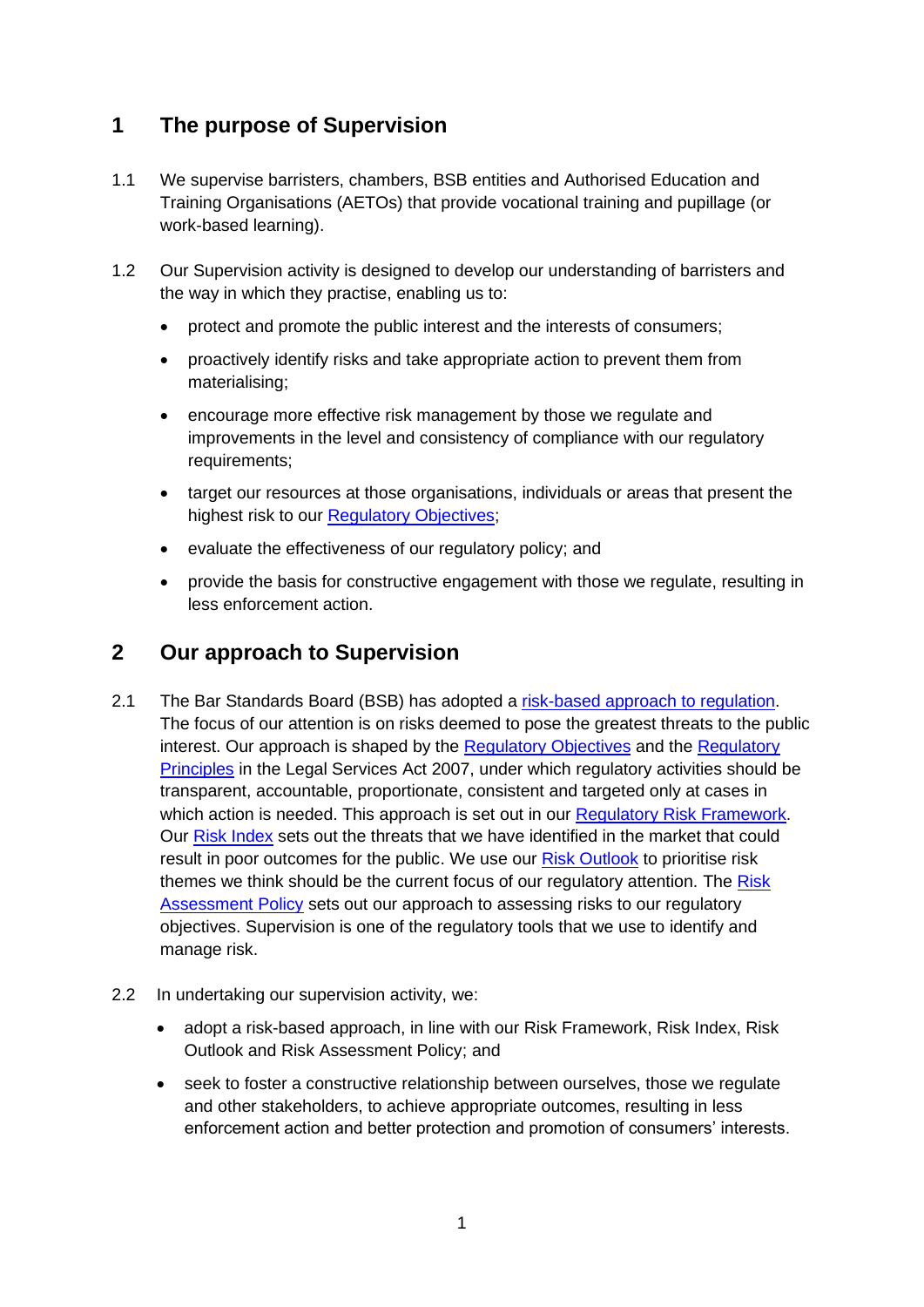- 2.3 The Supervision Team has less interaction with those who are managing risk effectively than those who present a higher risk.
- 2.4 Whilst we seek to engage constructively through Supervision action, we will refer issues to the relevant team to consider whether enforcement action is needed when the subject is unwilling to engage, potential serious misconduct is identified and/or the level of risk indicates that it is appropriate and proportionate to do so.
- 2.5 Some of the work that we do is proactive, such as gathering information to support our assessment of risk, conducting sample checks of compliance with our regulations and conducting thematic reviews on areas of focus in our Risk Outlook and our strategic plans. Other work that we do is reactive, responding to [reports to the BSB](https://www.barstandardsboard.org.uk/for-the-public/reporting-concerns.html) from stakeholders including barristers, pupils, members of the public, other regulators about concerns they have. This document sets out our approach to Supervision.

#### <span id="page-3-0"></span>**3 Impact assessments**

3.1 From time to time, we assess and rank the "impact" of every chambers, BSB entity and sole practice. We define impact as the extent of the likely detriment to our Regulatory Objectives if any significant risks were to materialise. The impact assessment is based on a range of key criteria and uses data that barristers have declared when they renew their practising certificates and entities declare when they renew their authorisation.

| <b>Criteria</b>                                                                                                     | <b>Rationale</b>                                                                                                                                                                                                                                                                                 | <b>Score</b>                                                         |
|---------------------------------------------------------------------------------------------------------------------|--------------------------------------------------------------------------------------------------------------------------------------------------------------------------------------------------------------------------------------------------------------------------------------------------|----------------------------------------------------------------------|
| The percentage that<br>declared areas of practice<br>comprising aggregate of<br>crime, immigration or<br>family law | Areas of practice that involve the<br>most vulnerable consumers are<br>ranked highest impact.<br>Crime and family work generate the<br>highest proportion of complaints to<br>the Legal Ombudsman. Our work in<br>immigration services indicates that<br>consumers are reluctant to<br>complain. | $1 - 10\% - 0$<br>$10 - 50\% - 1$<br>51-100%-2                       |
| Number of practising<br>barristers                                                                                  | Larger practices will have inherently<br>higher impact.                                                                                                                                                                                                                                          | 1-5 barristers $-1$<br>$6-20$ barristers $-$<br>21+ barristers - 3   |
| Number of barristers<br>declaring they do work in<br>the Youth Courts                                               | Area of practice that involves the<br>most vulnerable consumers are<br>ranked highest impact.<br>Research shows that this has been<br>an area of poor standards of<br>advocacy.                                                                                                                  | 1-5 barristers $-1$<br>6-20 barristers -<br>2<br>$21+$ barristers- 3 |
| Number of public access<br>registered barristers                                                                    | Lay clients do not have the<br>additional protection of a solicitor or<br>other legal professional.                                                                                                                                                                                              | 1-5 barristers $-0$<br>$6-20$ barristers $-$<br>$21 + - 2$           |

3.2 We evaluate the impact of each chambers, entity and sole practice using the following criteria and assign a score from 0 to 3, with 3 being the highest impact: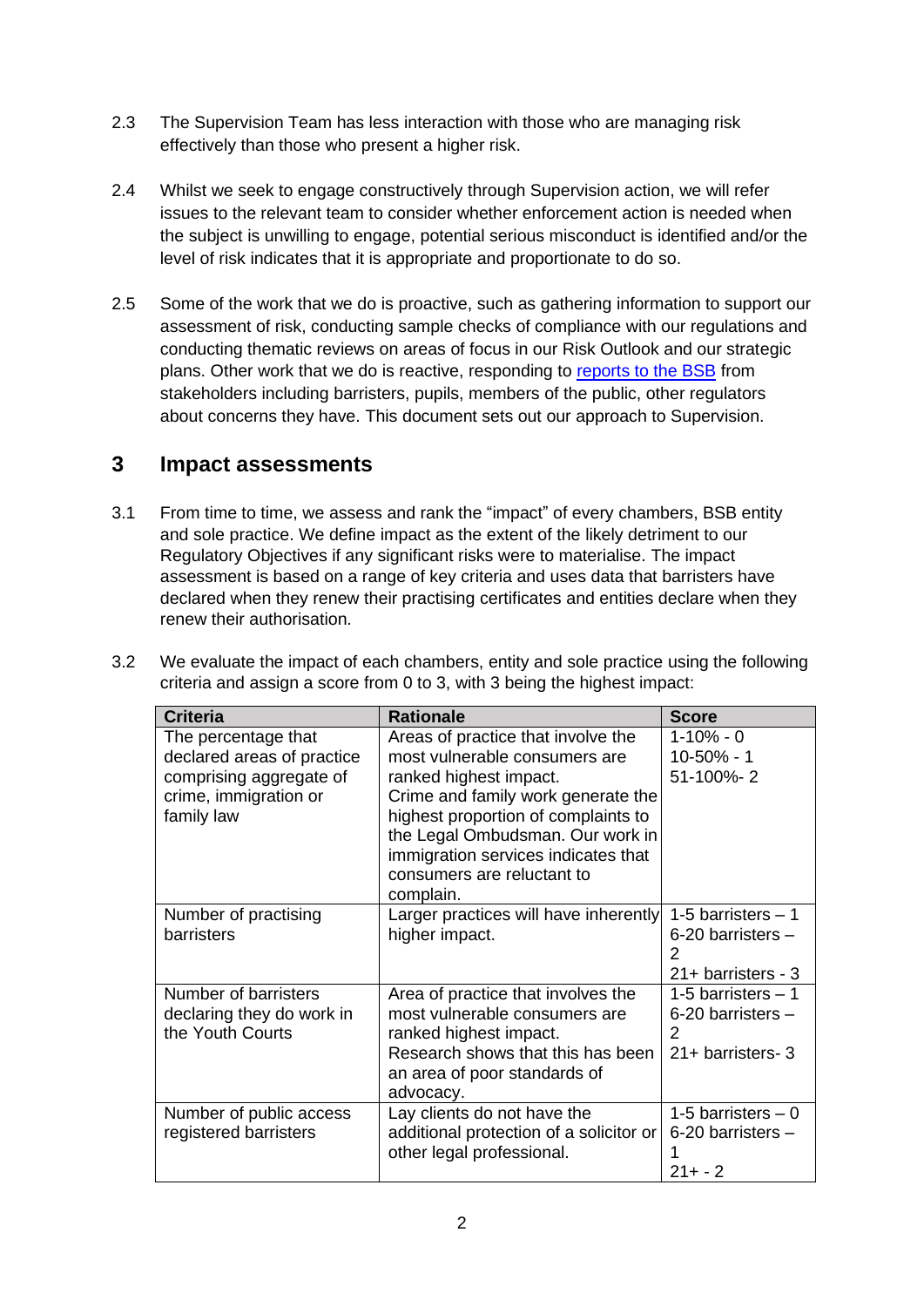| <b>Criteria</b>               | <b>Rationale</b>                      | <b>Score</b>          |
|-------------------------------|---------------------------------------|-----------------------|
| Average proportion of         | Supervision work indicates that the   | $0\% - 0$             |
| income from public access     | larger the proportion of public       | $1 - 10\% - 3$        |
| work                          | access work that a                    | 11-49%-2              |
|                               | chambers/entity/sole practice         | $50-100% - 1$         |
|                               | conducts, the more likely that their  |                       |
|                               | controls will be robust and           |                       |
|                               | specialised for this purpose.         |                       |
| Number of barristers that     | The impact of non-compliance is       | 0 barristers - 0      |
| declared they do work         | high, given Government focus on       | 1-5 barristers $-1$   |
| under the Money               | this area and the high risk rating in | $6-20$ barristers $-$ |
| <b>Laundering Regulations</b> | the National Risk Assessment.         | 2                     |
| (MLRs)                        | Additional controls are required for  | 21+ barristers - 3    |
|                               | work under the MLRs.                  |                       |

- 3.3 The impact assessment enables us to know where we should focus our resources to achieve the Regulatory Objectives with a proportionate approach. Through this assessment, we categorised practices as either high, medium or low impact.
- 3.4 "Impact" is a different measurement to "risk". It shows only what the impact would be were things to go wrong; it is not an indication as to how likely this is to happen or how effectively a practice is managing risk. The other areas covered in this strategy enable us to assess, monitor and manage regulatory risk.
- 3.5 We are alert to the cumulative impact of risk in areas that we have assessed to be low impact. For example, if we observe trends emerging in a particular area of practice not covered by the impact assessment in small sole practitioners that we would otherwise assess as low impact, we will consider a regulatory response. This is because the impact on consumers could be more significant when considered as a group.

## <span id="page-4-0"></span>**4 Regulatory Returns and risk assessment of chambers and BSB entities**

- 4.1 The Regulatory Return is a way for the Supervision Team to assess risk across the Bar and levels of compliance with our rules within barristers' practices.
- 4.2 The Return, which is issued periodically, comprises a number of questions about how risks are managed and compliance assured. It includes questions about governance arrangements, risk management, client services, equality and diversity, and practice management.
- 4.3 This allows us to build a risk profile of each of the chambers, entities or sole practices that we have categorised as high or medium impact. These profiles then determine how we conduct regulatory supervision activity. Risk ratings are shared with the relevant practice but are not published.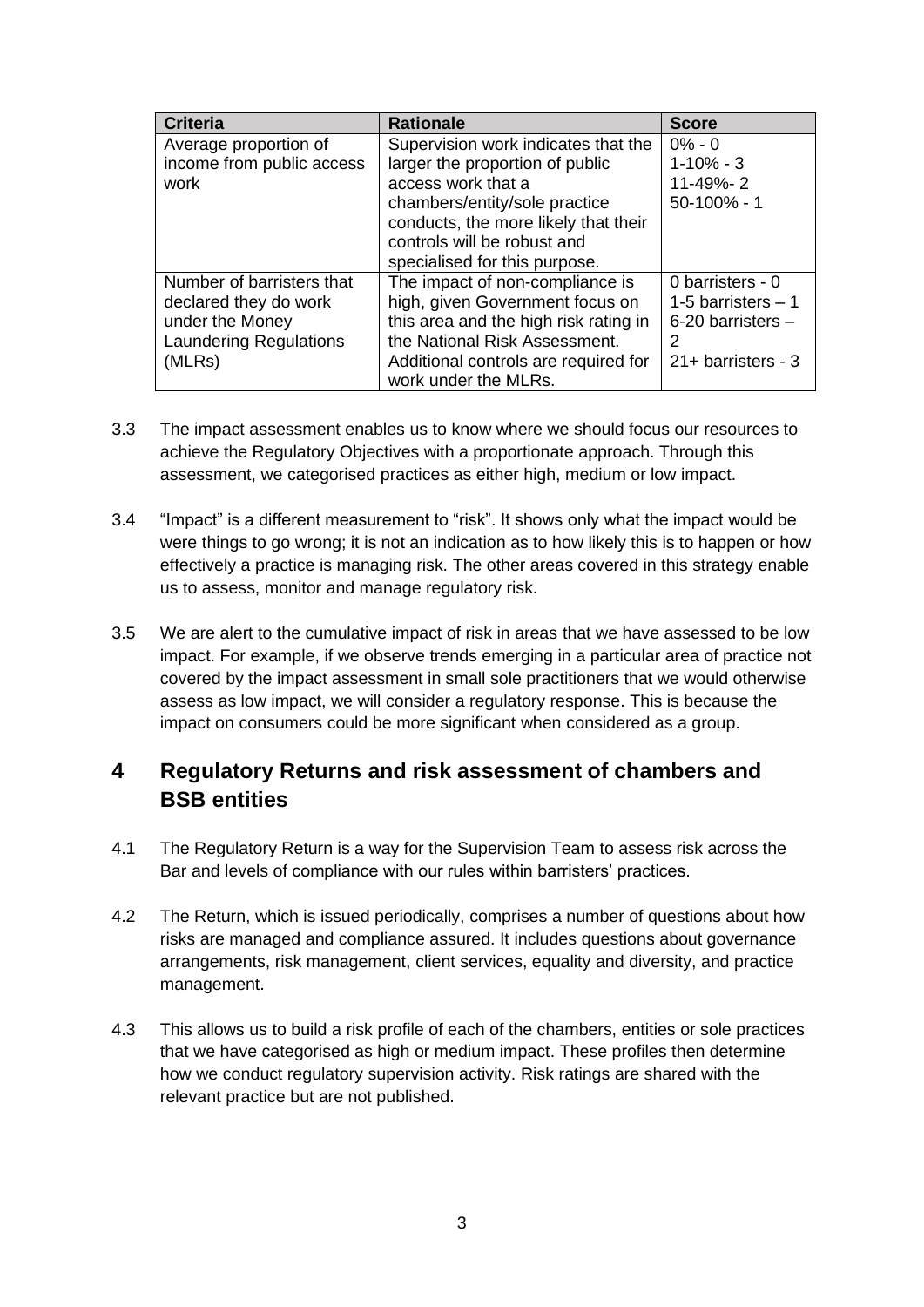#### 4.4 Our ratings are as follows:

#### High Risk

There is a significant probability that issues identified may have a fundamental impact on the chambers'/entity's ability to meet the Core Duties and Outcomes set out in the Handbook. We are not satisfied that the practice is managed competently and in such a way as to achieve compliance with legal and regulatory obligations. Immediate action should be taken to mitigate the risks identified. The chambers/entity will be subject to further monitoring by the Supervision Team as specified.

#### Medium Risk

A number of important issues were identified and the chambers/entity should address these promptly in order to meet the Core Duties and Outcomes set out in the Handbook. The chambers/entity should report progress to the Supervision Team as specified. In other areas covered, we are satisfied that the practice is managed competently and in such a way as to achieve compliance with legal and regulatory obligations.

#### Low risk

In the areas covered, we are satisfied that the practice is managed competently and in such a way as to achieve compliance with legal and regulatory obligations. Some issues where controls could be strengthened may have been identified and these should be followed up by the chambers/entity. No further monitoring by Supervision is planned based on the outcome of this review unless other information comes to our attention.

- 4.5 The risk ratings continue to be monitored and adjusted in response to further proactive or reactive supervision activity.
- 4.6 The evidence identified through this process is used to inform the assessment of risk categories in our Risk Index.
- 4.7 The Regulatory Return also helps us to understand emerging market risks and how the Bar is changing, which helps us to shape the BSB's regulatory policy-making.

## <span id="page-5-0"></span>**5 Responding to concerns reported to the BSB**

*How we respond to information that is reported to us*

5.1 Some of the work that we do is reactive, responding to information that is reported to the BSB. When a concern is reported to the BSB, the risk is assessed by the [Contact](https://www.barstandardsboard.org.uk/for-the-public/reporting-concerns.html)  [and Assessment Team](https://www.barstandardsboard.org.uk/for-the-public/reporting-concerns.html) to decide what action, if any, is needed. If the Contact and Assessment Team decide that regulatory action is needed, they may refer the information to the Supervision Team.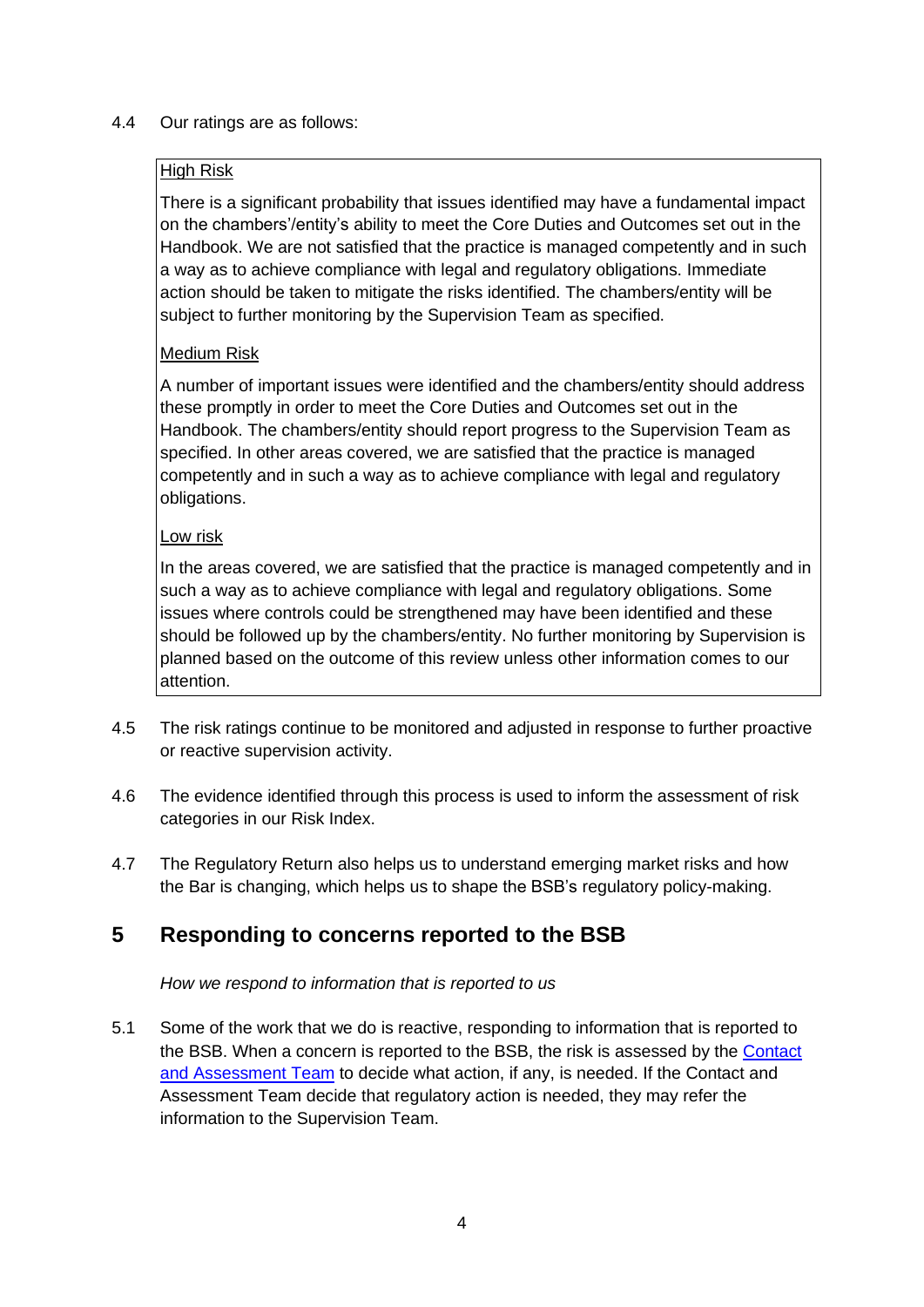- 5.2 All cases referred to Supervision are assigned to a member of the team within 2 days of receipt and a regulatory response (such as a call, or a visit in person or by video conference) is determined within 30 days.
- 5.3 Typically, we:
	- review the control environment (the policies and process that are in place to ensure compliance with regulatory requirements and how the they are implemented) and risk management procedures (how risks are identified, managed and monitored) in the relevant sole practice, chambers, BSB entity or AETO;
	- set actions where we identify areas for improvement; and
	- monitor follow-up.
- 5.4 Our focus tends to be on systemic control weaknesses rather than individual incidents, although individual incidents help us to build a picture of risk to our Regulatory Objectives. For example, we are more likely to focus on a chambers where there is repeated evidence that client complaints are not being dealt with promptly and effectively than a one-off failure to do so, unless there is concern about the level of harm caused by an individual incident.
- 5.5 We particularly focus on:
	- Compliance with BSB regulations and other obligations.
	- Governance arrangements, risk management and internal controls.
	- Effective administration and practice management.
	- The way that services are delivered to clients.
	- Standards of training in AETOs, in line with the Authorisation Framework.
	- Equality and diversity.
	- Organisational culture (eg bullying and harassment).
- 5.6 The information that we receive helps to build on our assessment of risk in chambers, BSB entities and sole practices. It also adds to the BSB's overall view of risk, with evidence in the areas identified in our Risk Index.

#### *Supervision visits*

- 5.7 In some cases, we are able to address issues that have been referred to us with a simple telephone call and exchange of emails. In more complex cases, we arrange a visit, which may be conducted in person or by video conference.
- 5.8 A typical Supervision visit to a chambers or a BSB entity is conducted by two members of the Supervision Team and key contacts such as the Head of Chambers (or equivalent) and the practice manager or senior clerk. We may ask other relevant people to attend too, such as the Equality and Diversity Officer or Head of Pupillage, depending on the areas to be discussed. Sometimes, we ask additional individuals with specialist skills or expertise to accompany us on visits. Most visits last no more than three hours.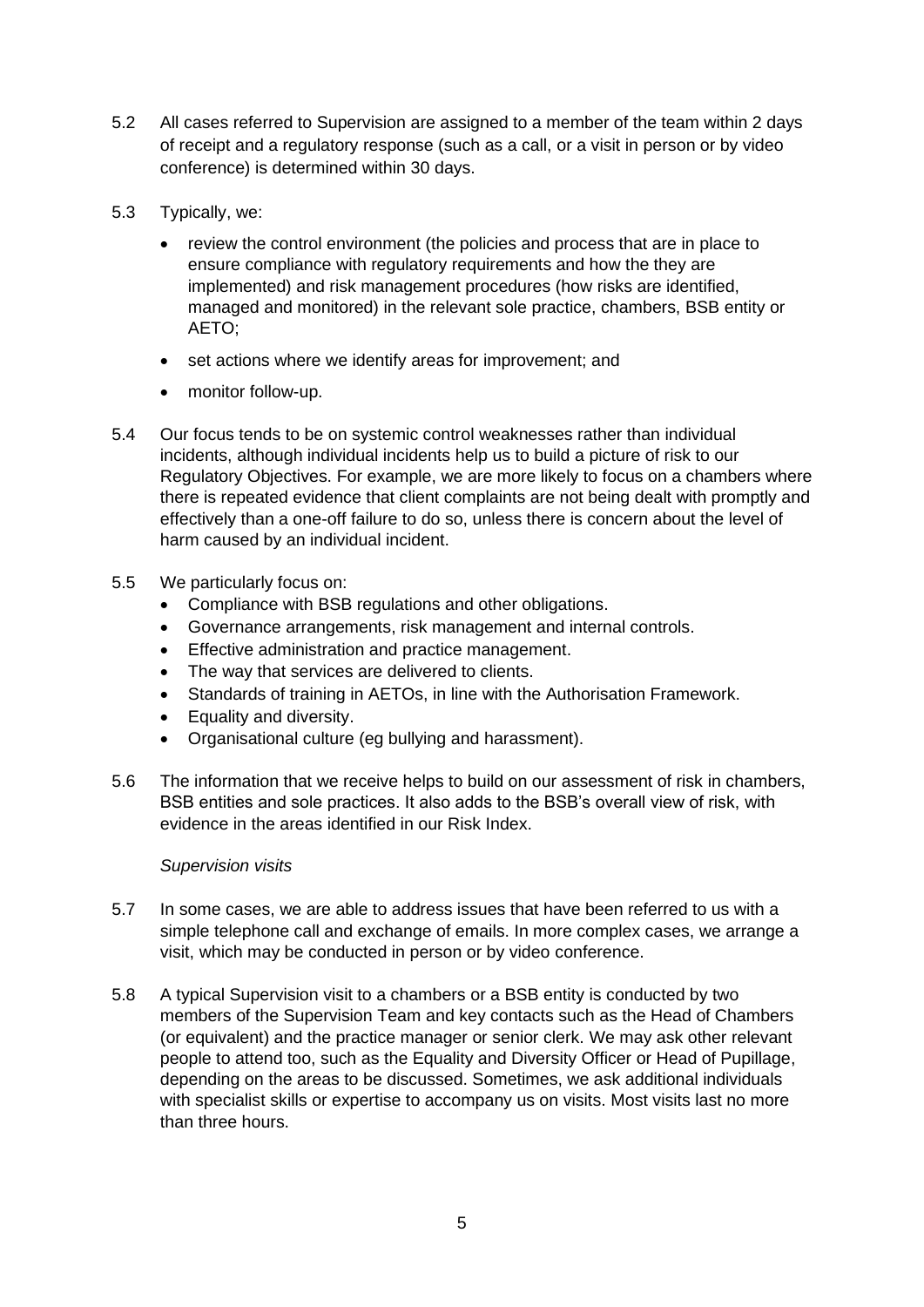- 5.9 In most cases, we contact the chambers/entity in advance to arrange the visit and indicate our areas of focus. We usually ask for some information to be sent to us before the meeting to help us prepare, such as copies of relevant policies and processes.
- 5.10 Supervision engagement does not form part of the investigation functions of the Investigations and Enforcement Team and during visits, we aim to create an environment where chambers/entities feel able to have an open conversation with us about the risks we have identified and the action that needs to be taken to manage risk and improve compliance. Feedback given to us indicates that most find that this is a helpful process.
- 5.11 Whilst we seek to engage constructively through Supervision action, we will refer issues to the relevant team to consider whether enforcement action is needed when the subject is unwilling to engage, potential serious misconduct is identified and/or the level of risk indicates that it is appropriate and proportionate to do so.

#### *Supervision action*

- 5.12 Where we identify issues, we will seek, where possible, to address them without resorting to enforcement action. We will agree actions and a timeframe for them during our visit or call. Once our review has concluded, we aim to provide a written report (where applicable) within 5 working days.
- 5.13 Actions can include:
	- Remedial action to address non-compliance.
	- Putting new policies, controls or processes in place.
	- Undergoing training.
- 5.14 We prioritise the actions into one of four categories as follows. The timeframes provide a guide that is intended to help chambers/entities to understand the level of risk that we have assessed for each finding.
- 5.15 We recognise that it may not be possible for all issues identified to be resolved within the timeframes shown below (for example if a longer term solution to a control weakness is proposed) but we would expect chambers/entities to have a clear action plan in place within the timeframe specified and ensure that the risks are managed in the interim.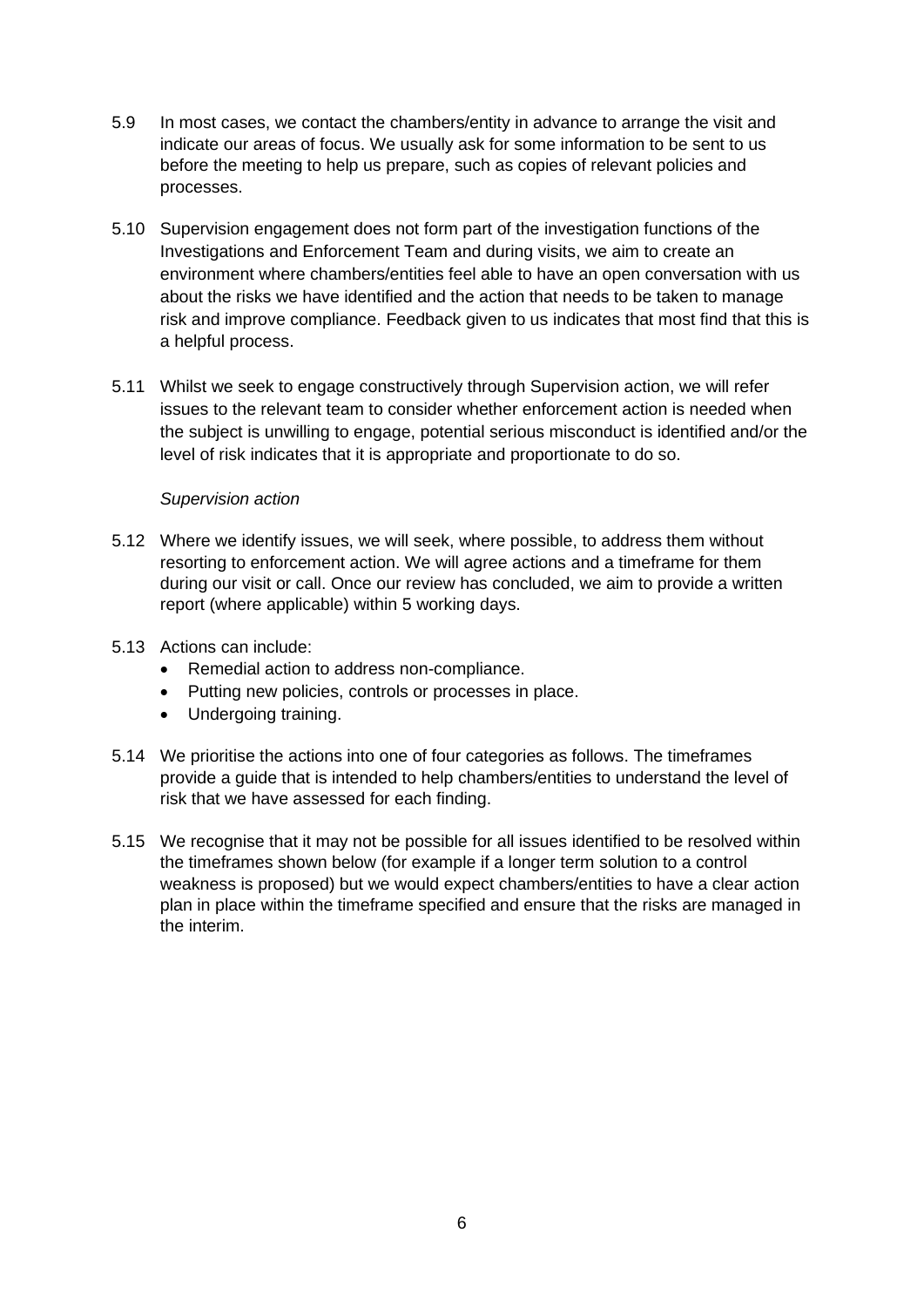Priority 1: for immediate action

Areas of high risk where further information is required by the Supervision Team in order to provide assurance that the risk is being managed effectively. or

Areas of high risk where we require the chambers/entity to update the Supervision Team immediately should circumstances change or as further information is received which increases or reduces the level of risk.

Priority 2: urgent

Matters where a high risk and weaknesses in controls have been identified and urgent action is required to mitigate the risk. We would normally expect the chambers/entity to address these issues immediately and provide a follow-up to Supervision within the next 2 weeks.

Priority 3: important

Matters where a medium to high risk and weaknesses in controls have been identified and prompt action is required to mitigate the risk. We would normally expect the chambers/entity to address these issues and provide a follow-up to Supervision within the next month.

#### Priority 4: merits attention

Other areas where controls could be strengthened. We do not require the chambers/entity to report to the Supervision Team on follow-up of these findings, but they should be followed up by the chambers/entity.

5.16 We may also conduct a follow-up visit.

## <span id="page-8-0"></span>**6 Thematic reviews**

- 6.1 As part of the BSB's approach to monitoring risk in relation to the areas identified in our Risk Index, we may identify themes or trends in relation to a particular regulatory requirement, area of work or business practice. Evidence gathered from the supervision of chambers, entities and individuals helps to inform what areas might be selected for a thematic review.
- 6.2 Thematic reviews might cover all chambers and BSB entities (for example if it relates to a particular regulatory requirement with universal application) or to all chambers, entities, or individual barristers undertaking work in a certain area of practice. It might also involve a sample review of chambers, BSB entities, or individuals within a certain category.
- 6.3 Thematic reviews may help to:
	- inform our regulatory policy development;
	- provide assurance in relation to a particular risk that we have identified; or
	- reduce risk by requiring action to be taken.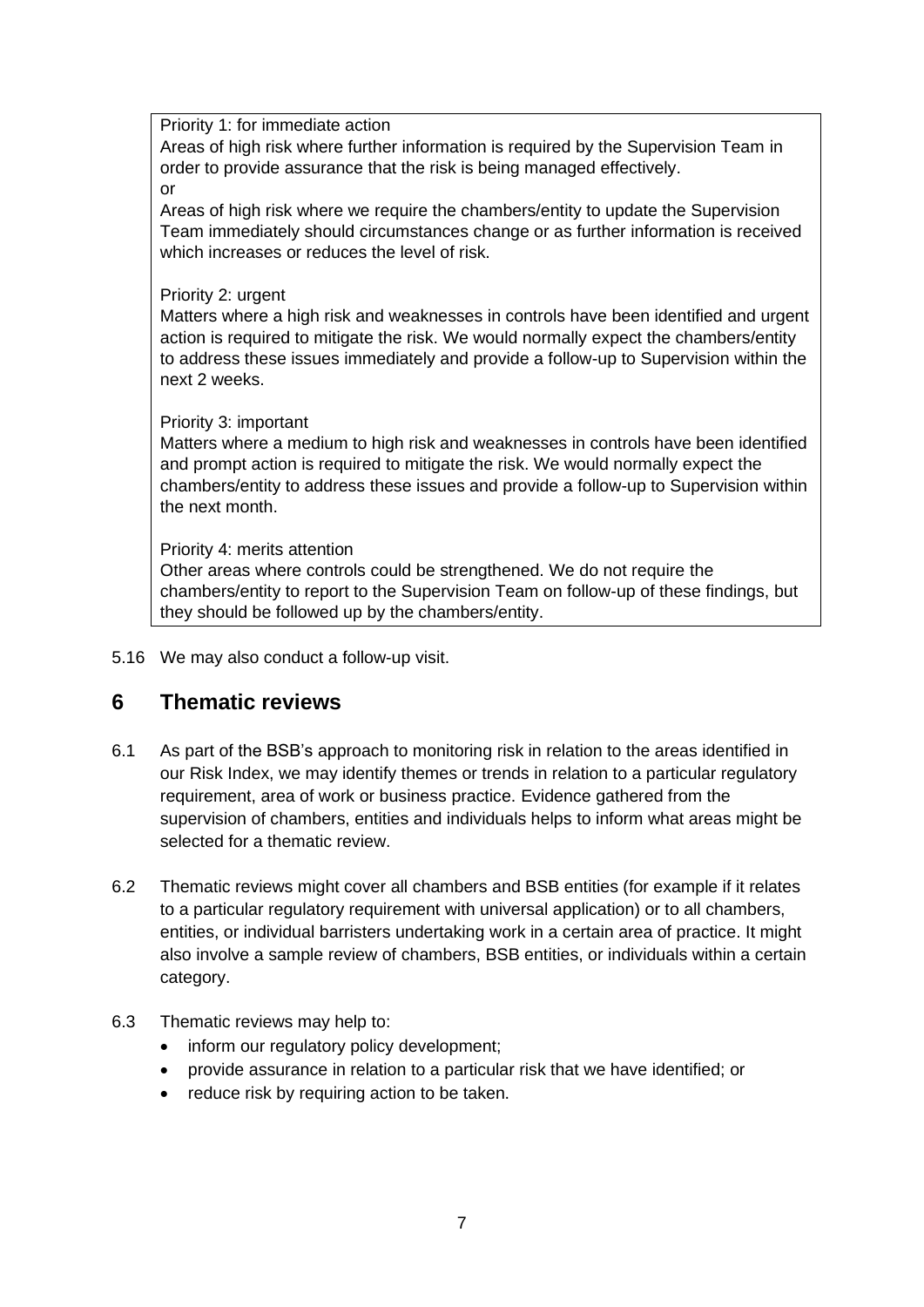## <span id="page-9-0"></span>**7 The Money Laundering Regulations**

- 7.1 The Supervision Team has some specific responsibilities in relation to Money [Laundering and Terrorist Financing.](https://www.barstandardsboard.org.uk/for-barristers/compliance-with-your-obligations/anti-money-laundering-counter-terrorist-financing.html) The General Council of the Bar is a designated Professional Body Supervisor under the Money Laundering Regulations. Supervision under the Regulations is the responsibility of the Bar Standards Board, in accordance with our [governance arrangements.](https://www.barstandardsboard.org.uk/about-us/how-we-regulate/our-governance/governance-documents.html)
- 7.2 We are responsible for:
	- ensuring that the BSB meets its obligations under the Money Laundering Regulations 2017, as amended in 2019;
	- supervising relevant barristers and BSB entities under the Regulations, to ensure that they are compliant with their obligations;
	- liaising with stakeholders, including other regulators, the Office for Professional Body Supervision (our oversight regulator), HM Treasury and law enforcement; and
	- making Suspicious Activity Reports, where appropriate.
- 7.3 This may involve conducting thematic reviews in relation to risks that we have identified, conducting sample checks to ensure that barristers and BSB entities are complying with the Regulations, and responding to reports to the BSB by the public, other regulators and law enforcement.

## <span id="page-9-1"></span>**8 Authorised Education and Training Organisations**

- 8.1 The [Authorisation Framework](https://www.barstandardsboard.org.uk/training-qualification/information-for-aetos/the-authorisation-framework.html) sets out the standards that organisations must meet in order to provide education and training for the Bar. It distinguishes between organisations that wish to offer an academic and vocational (integrated) or vocational component (likely to be universities or other providers of education), and those that wish to offer a pupillage/work-based component (likely to be chambers, BSB entities and other organisations that employ barristers). It embodies four key principles: flexibility, accessibility, affordability and high standards. At approval, AETOs will have determined their approach to delivering the [Curriculum and Assessment Strategy](https://www.barstandardsboard.org.uk/training-qualification/information-for-aetos/curriculum-and-assessment-strategy.html) and how they will demonstrate the four principles of the Authorisation Framework in the proposed component/ approved training pathway. AETOs must also adhere to the requirements of the [Bar Qualification Manual.](https://www.barstandardsboard.org.uk/training-qualification/bar-qualification-manual.html)
- 8.2 The Authorisation Framework, the Bar Qualification Manual and the BSB Handbook provide the basis for ongoing supervision of those providing Bar training (AETOs). We monitor AETOs to ensure that they are adhering to these requirements, following up on any conditions or recommendations identified during the authorisation process, and responding to incoming information received throughout the year.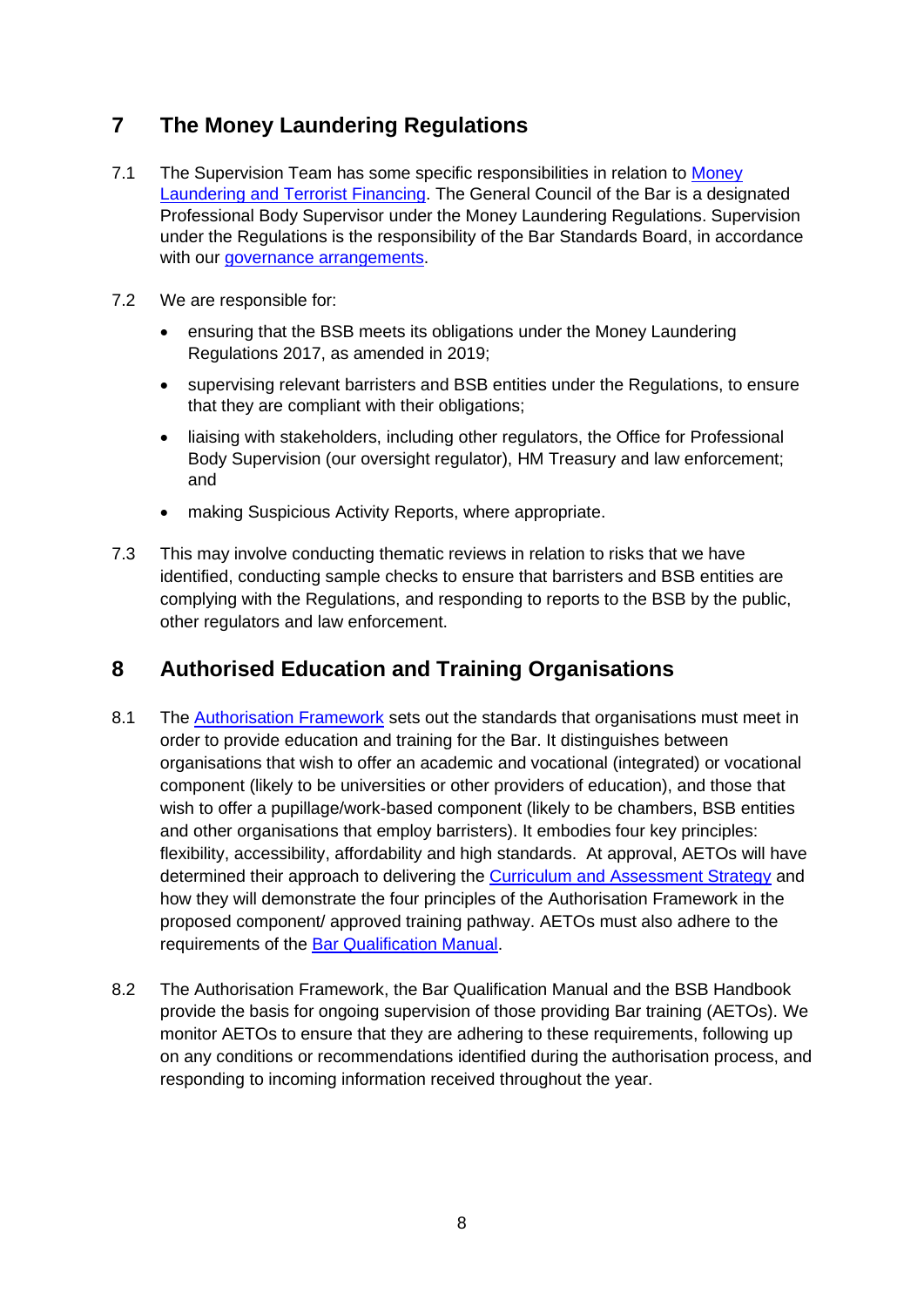8.3 In line with the [Regulatory Principles,](https://www.legislation.gov.uk/ukpga/2007/29/section/28) we aim to request an appropriate level of detail when supervising AETOs, without creating a disproportionate burden on them. We have due regard to factors such as the size and nature of the AETO and the scale of the training being offered.

#### *Vocational AETOs*

- 8.4 We use the following information to monitor AETOs that are delivering the vocational component of Bar training and inform our assessment of risk to determine whether a regulatory response (such as a visit) is needed:
	- Reflective reviews submitted by AETOs
	- Reports from External Examiners: the system of External Examiners operates broadly in accordance with the [QAA's Quality Code](https://www.qaa.ac.uk/docs/qaa/quality-code/chapter-b7_-external-examining.pdf?sfvrsn=2101f781_8) (chapter B7). External Examiners are appointed on a consultancy basis through an open recruitment process (advertised on our website and in other relevant publications with competence-based interviews). Our External Examiners are legal practitioners and/or academics with experience of legal and Bar vocational training provision. They provide us with specialist advice on the consistency of standards of the assessments set by the AETOs. Our External Examiners are responsible for confirming whether or not:
		- o assessments across subject areas of the Bar Training courses meet the requirements of the descriptor at Level 7 of the Framework for Higher Education Qualifications (FHEQ);
		- o the assessment process measures student achievement rigorously and fairly in line with the Curriculum and Assessment Strategy and the Professional Statement; and
		- o the application of quality assurance procedures, standards and the achievements of students are consistent between AETOs.
	- Data that we collect, such as the [Key Statistics](https://www.barstandardsboard.org.uk/news-publications/research-and-statistics/bsb-research-reports/regular-research-publications.html) reports
	- We sometimes receive reports from students and other stakeholders who have a concern about an AETO. Students must follow their AETO's institutional complaints procedure. However, the information provided can sometimes inform supervision activity.

#### *Pupillage AETOs*

- 8.5 We use the following information to monitor AETOs that are delivering the pupillage (work-based learning) component of Bar training and inform our assessment of risk to determine whether a regulatory response (such as a visit) is needed:
	- Regulatory Returns
	- Thematic reviews
	- Information that is reported to the BSB.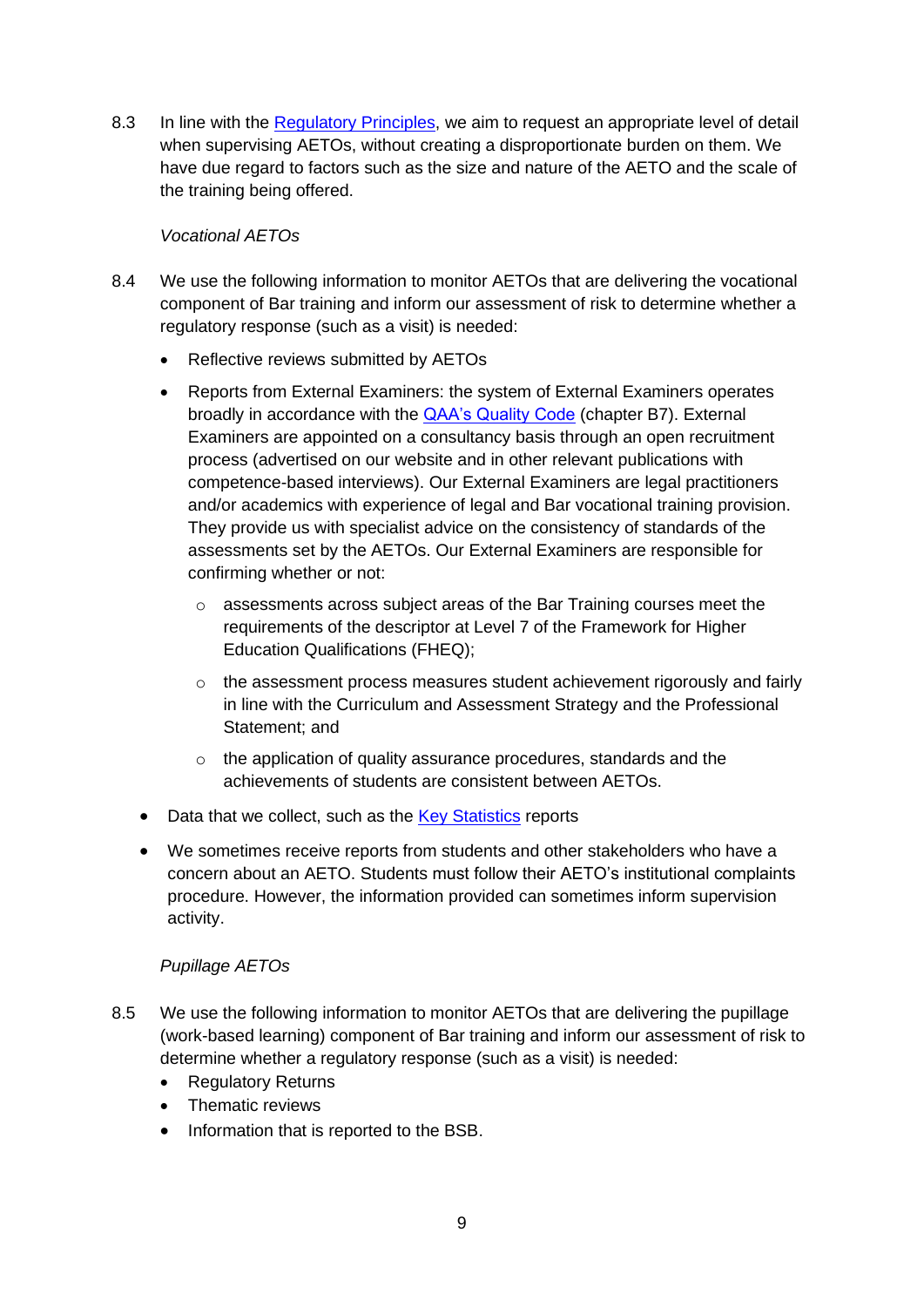8.6 If a pupil is concerned about the standard of training that they are receiving, they should raise this through their AETO's internal mechanisms in the first instance. AETOs that provide pupillage are obliged by the BSB Handbook, the Authorisation Framework and the Bar Qualification Manual to have appropriate mechanisms in place for pupils to raise their concerns, including a formal grievance procedure if issues cannot be resolved through less formal mechanisms. However, we recognise that pupils do not always feel able to speak to people in their AETO when they have problems with their pupillage. The Bar Qualification Manual sets out the [sources of](https://www.barstandardsboard.org.uk/training-qualification/bar-qualification-manual/part-2-for-students-pupils--transferring-lawyers/c8-support-and-advice-for-pupils.html)  [help](https://www.barstandardsboard.org.uk/training-qualification/bar-qualification-manual/part-2-for-students-pupils--transferring-lawyers/c8-support-and-advice-for-pupils.html) that are available when this happens. This includes reporting concerns to the BSB.

#### *Reports from pupils*

- 8.7 Pupils who want to report a concern about their training to the BSB should use the [online reporting form.](https://www.barstandardsboard.org.uk/for-the-public/reporting-concerns.html) However, we recognise pupils do not always feel comfortable doing this and prefer to speak to someone first. If so, they can [call](https://www.barstandardsboard.org.uk/for-the-public/reporting-concerns.html) the BSB. Either way, the report will be taken by a member of the Contact and Assessment Team who will talk through the concern and explain what will happen next.
- 8.8 In most cases, the report will be referred to the Supervision Team, but if the concern involves serious harassment or bullying, it is likely to be considered by the Contact and Assessment Team for referral to the [Investigations and Enforcement](https://www.barstandardsboard.org.uk/about-us/how-we-regulate/the-decisions-we-take/enforcement-decisions/how-we-make-enforcement-decisions.html) Team (I&E). If that happens, the pupil will have a named person in the I&E Team who will keep them informed about what is happening and when. It is likely that a referral will be made to the Supervision Team at the same time, so that a review of policies and processes in the AETO and the suitability of the AETO to continue to take pupils can proceed, as appropriate, alongside or after any enforcement action. The two teams communicate with each other when this happens so that respective roles and responsibilities are clear.
- 8.9 In most cases, pupils' concerns are referred to the Supervision Team. We take all concerns very seriously and will always follow up with the pupil who has made the report to get more information and to decide what steps to take and when. We might speak with pupils over the phone, via video conference or meet them in person. This will depend on the nature of the report, where the pupil is based and what would be most convenient for them. The first reason for contacting the pupil is to discuss in more detail what they have reported, for us to gain a more thorough understanding of the issues. The second is to ascertain their current position in the AETO and whether they have any concerns about us contacting the AETO.
- 8.10 If, exceptionally, the pupil is transferring their pupillage to another AETO, we will usually wait until that has happened before contacting the AETO because we recognise that this can be a very stressful time. We will always try to ensure that the timing of any action best suits the pupil. For example, depending on the circumstances, we can agree to delay taking any steps until the pupil has concluded their pupillage, although this will depend, too, on our assessment of risk.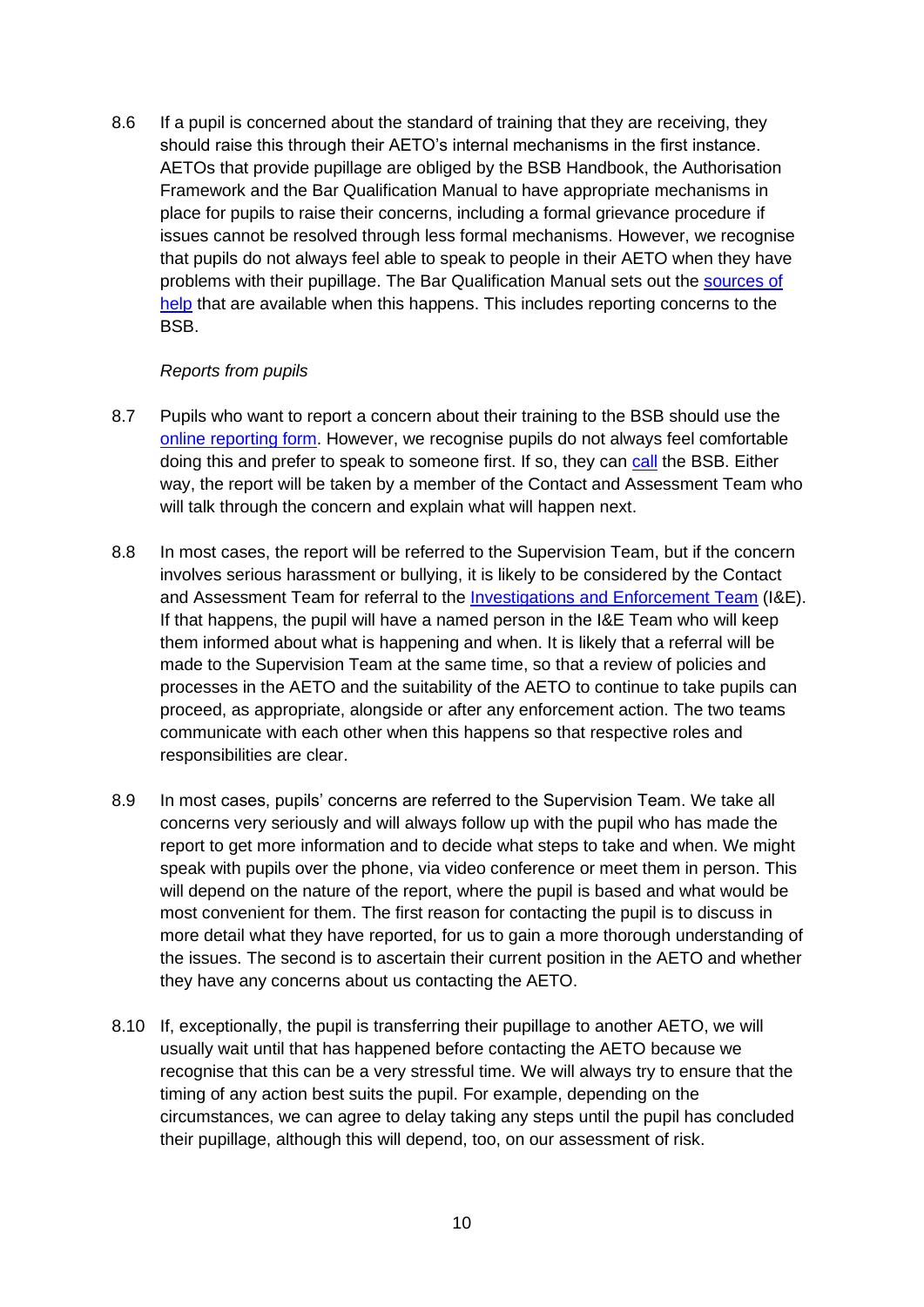8.11 Some pupils wish to remain anonymous but, given the number of pupils that most AETOs take, it is very likely that the AETO will guess who has contacted us. Our approach is usually to focus on the key issues rather than the individuals when we speak to the AETO, with the aim of ensuring that a high standard of training is available for future pupils or robust policies are put in place.

## <span id="page-12-0"></span>**9 The Inns of Court**

- 9.1 The BSB has agreed a [Memorandum of Understanding](https://www.barstandardsboard.org.uk/about-us/working-with-others.html) with the Council of the Inns of Court (COIC) and the four Inns of Court, which sets out the respective roles and responsibilities in relation to the education, training and qualification of barristers prior to Call to the Bar.
- 9.2 COIC and the Inns submit an annual self-evaluation report to the BSB setting out how they have discharged their responsibilities for Fit and Proper Person checks and processes and delivering Qualifying Sessions. If we identify a risk to our Regulatory Objectives or to the principles of flexibility, accessibility, affordability and high standards through this assurance process, we may seek further information from the Inns, including through undertaking visits to the Inns. We adopt a risk-based approach, ensuring it is proportionate to the activities undertaken.

## <span id="page-12-1"></span>**10 Continuing Professional Development**

- 10.1 [Continuing Professional Development](https://www.barstandardsboard.org.uk/for-barristers/cpd.html) (CPD) is the work undertaken by barristers to develop their skills, knowledge and professional standards. All barristers are required to undertake CPD.
- 10.2 From "day one" of practice, after completing their training, barristers will have acquired the knowledge, skills and attributes outlined in the [Professional Statement](https://www.barstandardsboard.org.uk/training-qualification/the-professional-statement.html) to at least the level of the Threshold Standard. However, in order to keep themselves up to date and maintain high standards, they need to continually update and develop their knowledge and skills. They also need to adapt to the changing needs of clients.
- 10.3 In order to check compliance with the requirements, we conduct spot checks of barristers' CPD plans and records. A particular area of focus is the extent of effective reflective review that barristers have engaged in when planning their CPD needs.

## <span id="page-12-2"></span>**11 Associations**

- 11.1 If a barrister is in an [association](https://www.barstandardsboard.org.uk/for-barristers/compliance-with-your-obligations/what-do-i-have-to-report-or-tell-to-the-bsb/notification-of-associations.html) on more than a one-off basis, including an arrangement to supervise an immigration adviser, then they are required to notify us in accordance with rule C80 of the BSB Handbook.
- 11.2 The Supervision Team review all such arrangements to ensure that risks to the Regulatory Objectives are achieved.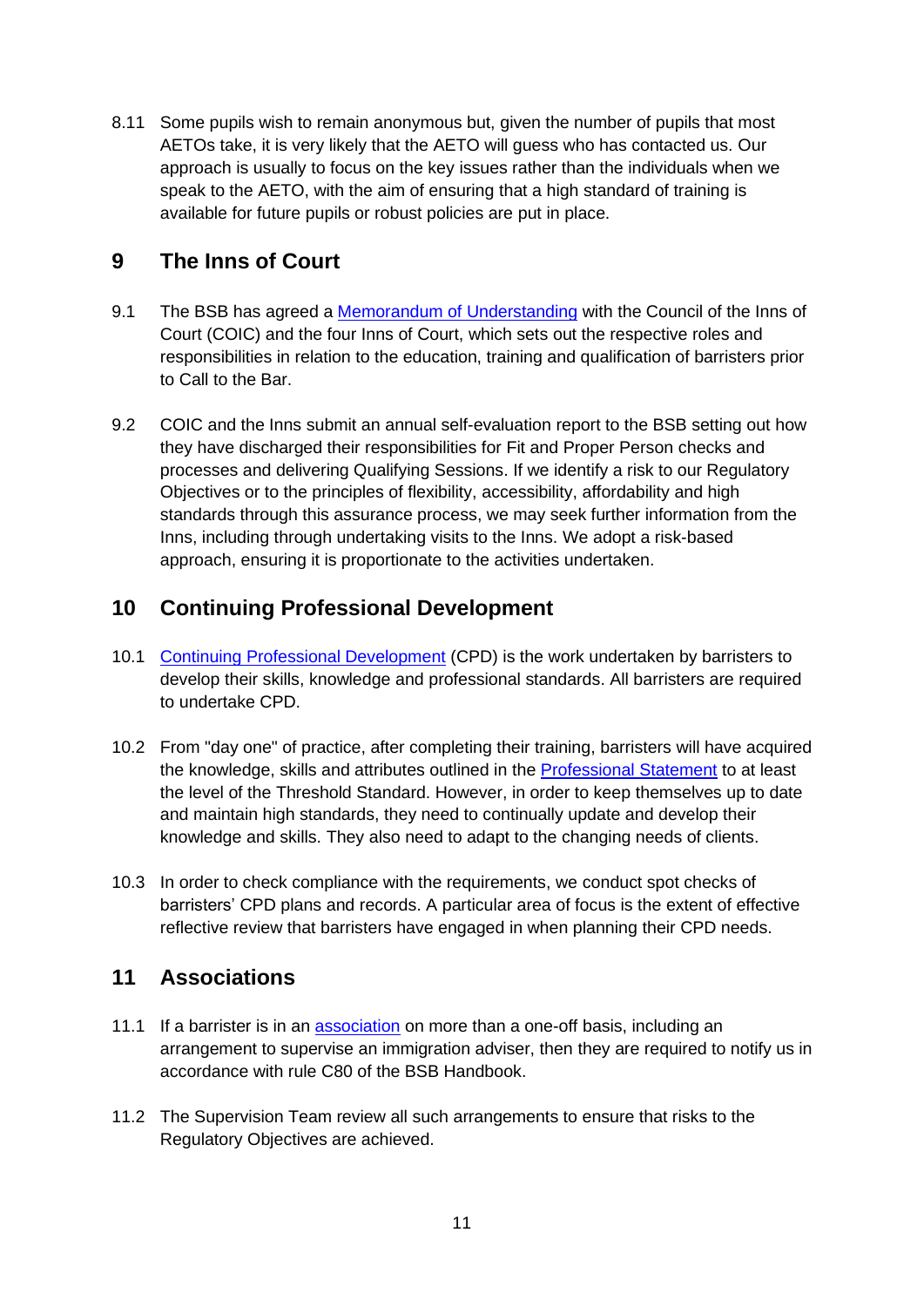## <span id="page-13-0"></span>**12 Information gathering and co-operation**

- 12.1 The purpose of all information gathering by the Supervision Team is to assist us in the performance of our supervisory functions. Barristers, chambers, BSB entities and AETOs should expect to be visited or contacted by the Supervision Team from time to time, as set out above.
- 12.2 Depending on the nature of our engagement, we would usually expect to provide a follow-up written report to the chambers, entity, AETO or individual concerned, particularly when a visit has been conducted and actions have been agreed. We would usually expect individuals and organisations to cooperate with us in addressing those actions. Where we identify issues, we will seek, where possible, to address them with chambers, BSB entities, barristers and AETOs without resorting to enforcement action or withdrawal of authorisation.
- 12.3 We expect that most communication, visits and follow-up will be arranged and undertaken in the spirit of cooperation. Barristers are required under [rC64](https://www.barstandardsboard.org.uk/the-bsb-handbook.html?part=E3FF76D3-9538-4B97-94C02111664E5709&audience=&q=) of the BSB Handbook to promptly provide all such information as we may, for the purpose of our regulatory functions, from time to time require. This requirement includes requests for information in connection with our supervision activity. [Core Duty 9](https://www.barstandardsboard.org.uk/the-bsb-handbook.html?part=E3FF76D3-9538-4B97-94C02111664E5709&audience=&q=) in the BSB Handbook requires barristers to be open and cooperative with us.
- 12.4 Persistent failure to engage will result in referral to the Investigations and Enforcement Team to consider enforcement action, or the Authorisations Team to consider withdrawal of authorisation (BSB entities and AETOs).
- 12.5 If required, the BSB will be able to invoke its power under [rC70](https://www.barstandardsboard.org.uk/the-bsb-handbook.html?part=E3FF76D3-9538-4B97-94C02111664E5709&audience=&q=) of the BSB Handbook to inspect premises and records. This power might be needed from the start of a supervision visit or it may be invoked during or after a visit. The decision to use this power, and the timing of its use, will depend on our assessment of the potential seriousness and urgency of the situation. We will inform relevant people in writing if our powers under rC70 are being invoked (but not necessarily in advance).
- <span id="page-13-1"></span>12.6 As set out in **Part 5 E1** of the BSB Handbook, the BSB has the statutory power under the Legal Services Act to intervene into barristers' practices (BSB entities and BSB authorised individuals) in the unlikely event that something has gone so seriously wrong that intervention is necessary to protect clients. The BSB may authorise an intervention where one or more of the intervention conditions is satisfied or the licence, authorisation or practising certificate granted to the BSB authorised person has expired and has not been renewed or replaced by the BSB. Such intervention shall be carried out in accordance with the provisions of the Legal Services Act 2007 and the BSB's Statutory Interventions Strategy. The BSB has appointed specialist intervention agents who may act on its behalf.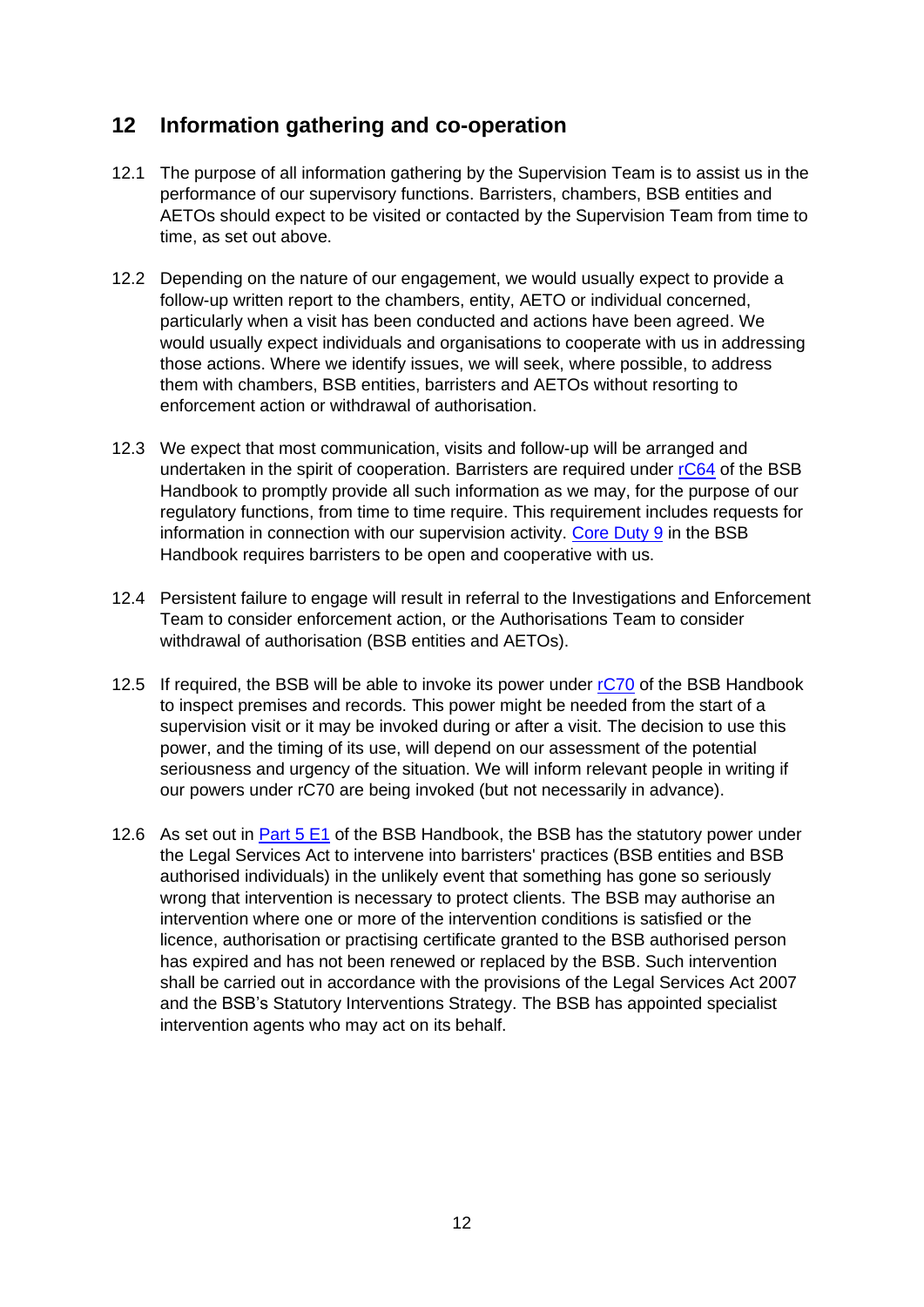## **13 How we work with others**

*Relationship between the Supervision, Enforcement, Authorisation and Policy functions of the BSB*

- 13.1 The Supervision Team communicates with the enforcement, authorisation and policy functions of the BSB to promote proportionate and consistent regulatory decisions.
- 13.2 Information that the Supervision Team gathers contributes to the BSB's understanding of regulatory risk and evaluation of the effectiveness of regulatory policies.
- 13.3 Supervision engagement does not form part of the investigation functions of the Investigations and Enforcement Team (I&E) but we will refer issues to the relevant team to consider whether enforcement action is needed when the subject is unwilling to engage, potential serious misconduct is identified and/or the level of risk indicates that it is appropriate and proportionate to do so. It will be for the I&E Team to [decide](https://www.barstandardsboard.org.uk/about-us/how-we-regulate/the-decisions-we-take/enforcement-decisions/how-we-make-enforcement-decisions.html)  [whether to pursue an investigation.](https://www.barstandardsboard.org.uk/about-us/how-we-regulate/the-decisions-we-take/enforcement-decisions/how-we-make-enforcement-decisions.html) In most cases, we will inform those we are supervising if we make a referral to the I&E Team.
- 13.4 In some cases, for example where the Contact and Assessment Team have referred a report to both the Supervision Team and the I&E Team, the Supervision Team takes action after [enforcement action](https://www.barstandardsboard.org.uk/about-us/what-we-do/taking-enforcement-action.html) is complete to ensure that controls are in place to prevent recurrence of an issue.
- 13.5 The [Enforcement Regulations](https://www.barstandardsboard.org.uk/the-bsb-handbook.html?part=BA9E823E-F26B-496D-9726736F9F069FAC&audience=&q=) allow a disciplinary tribunal to refer a matter to the Supervision Team to ensure compliance with an order.
- 13.6 Supervision may also work in parallel with enforcement activity to ensure that appropriate controls are put in place promptly to prevent further harm and protect the public, pupils or other vulnerable persons, where the Contact and Assessment Team has referred an issue to both teams.
- 13.7 Supervision may also refer matters to the Authorisations Team where there is concern about compliance with the authorisation conditions of a [BSB entity](https://www.barstandardsboard.org.uk/for-barristers/bsb-entities.html) or an [AETO.](https://www.barstandardsboard.org.uk/training-qualification/information-for-aetos/the-authorisation-framework.html) In most cases, we will inform those we are supervising if we make a referral to the Authorisations Team.

#### *Other organisations*

13.8 The BSB has [Memoranda of Understanding](https://www.barstandardsboard.org.uk/about-us/working-with-others.html) with other regulators and external stakeholders and the Supervision Team may, in the public interest, refer issues of concern to other organisations through these mechanisms.

## <span id="page-14-0"></span>**14 Record keeping and confidentiality**

14.1 When exercising our regulatory functions, we may be in control of various types of private or sensitive information, including commercially sensitive information about chambers, entities and their bank accounts; personal or sensitive information about individual barristers or their clients; and documents which would be covered by legal